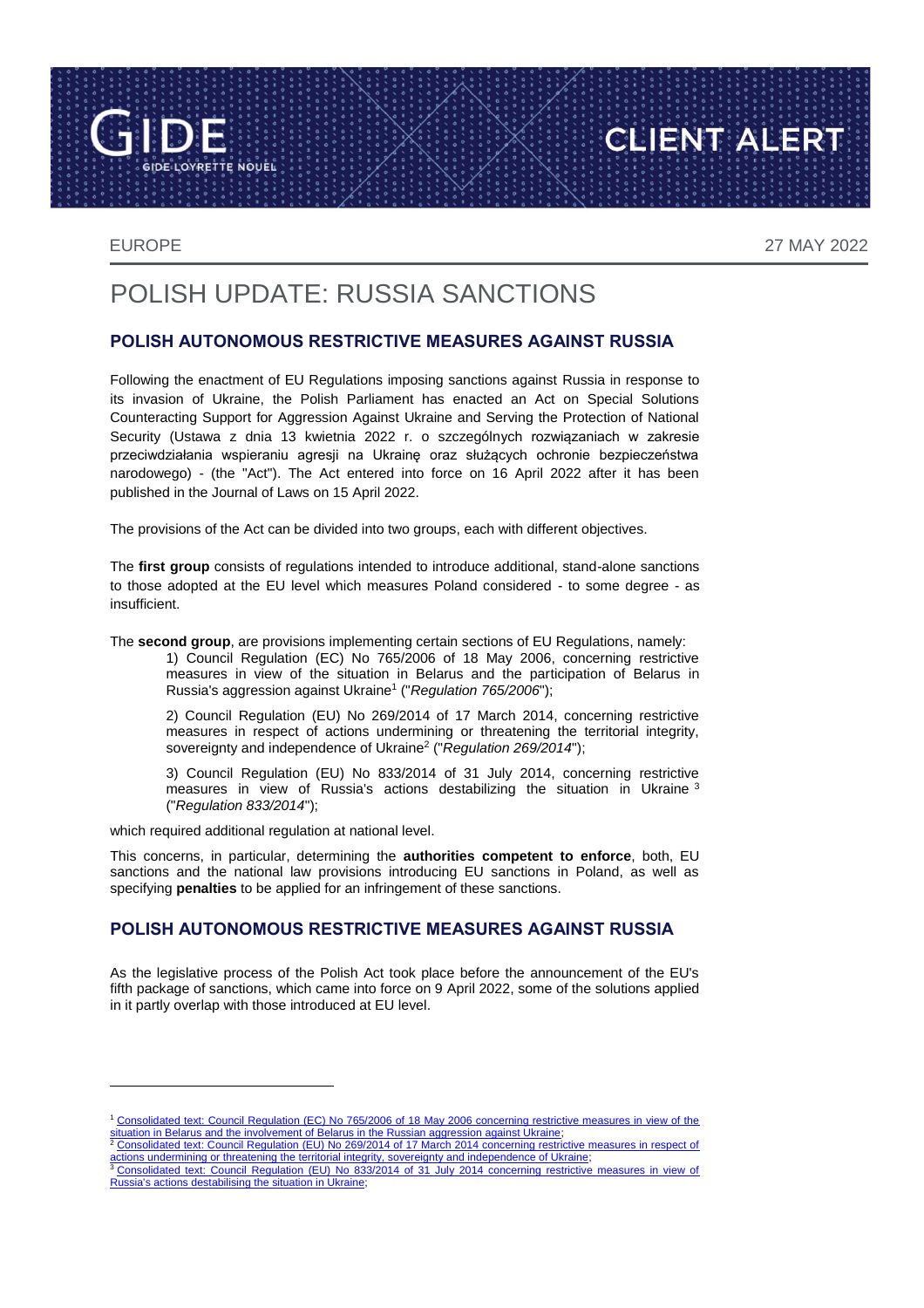#### **Imports of coal**

The Act introduces a ban on imports of Russian and Belarusian coal (CN codes: 2701 and 2704)to Poland, or its transit through Poland, as well as its transport from another EU Member State to Poland. The Russian coal ban coincides with the fifth package of EU restrictions against Russia. Nevertheless, the prohibition introduced at EU level is subject to a four-month wind-down period (contracts concluded before 9 April 2022 can still be performed until 10 August 2022), whereas the Polish Act provides that **the ban applies from** the date of Act entering into force, i.e. **16 April 2022, without any transition period.** The Act states that:

- any entity that has transferred coal into Poland is obliged to have and make available upon the request of the relevant authority, **documents** confirming the country of origin of the coal, the date of the coal entering Poland, and in the case of coal from Ukraine, also information on the region where the coal was mined; the documents must be kept for a period of five years from the date of the coal entering Poland;
- companies that store or distribute coal imported into Poland before 16 April 2022 are required to **provide evidence** confirming that the coal was purchased, introduced or relocated to Poland **before 16 April 2022** when the ban on imports came into force.
- during every coal transaction in Poland, the seller **must declare** to the buyer the following information:
	- 1) the country of origin of the coal;
	- 2) the date of its entry into Poland if the coal is from abroad;
	- 3) the region in which the coal was mined and the date of its entry into Poland  $-$  if the coal comes from Ukraine;
	- 4) the date when the coal was purchased from the mine if the coal is from Poland.

which seller's declaration is made under criminal liability for making false statements (it must include the statement which translates to '*I am aware of the criminal liability for making a false statement*').

Any person or entity that fails to comply with these information obligations is subject to a **fine of up to PLN 10 million** (approximately EUR 2.15 million). The fine is imposed by means of an administrative decision issued by a regional inspector of the Trade Inspection (*wojewódzki inspektor Inspekcji Handlowej*) 4 .

In the event of a violation of the ban on importing or transporting coal originating from Russia or Belarus, the Act provides for the penalty of **fine of up to PLN 20 million** (approximately EUR 4.3 million) and **imprisonment for no less than three years**.

#### **Public procurement**

A restrictive measure prohibiting awarding to or continuing with the Russian nationals and entities execution of any public or concession contract falling within the scope of the EU public procurement law has been introduced in the fifth package of EU sanctions<sup>5</sup> prohibiting the participation of Russian nationals and entities in public procurement proceedings in EU Member States.

Polish Act somewhat extends that sanction, excluding certain entities (see below) from public procurement proceedings and design contests conducted under the Polish Public Procurement Law.

The exclusion applies also to public procurement procedures and design contests initiated and not concluded by the date of the Act entering into force, i.e. 16 April 2022, **with the transition period of at least 14 days**, after the lapse of which the precluded entities must not be taken

 $\overline{a}$ 

<sup>4</sup> <http://wiih.org.pl/index.php?id=125>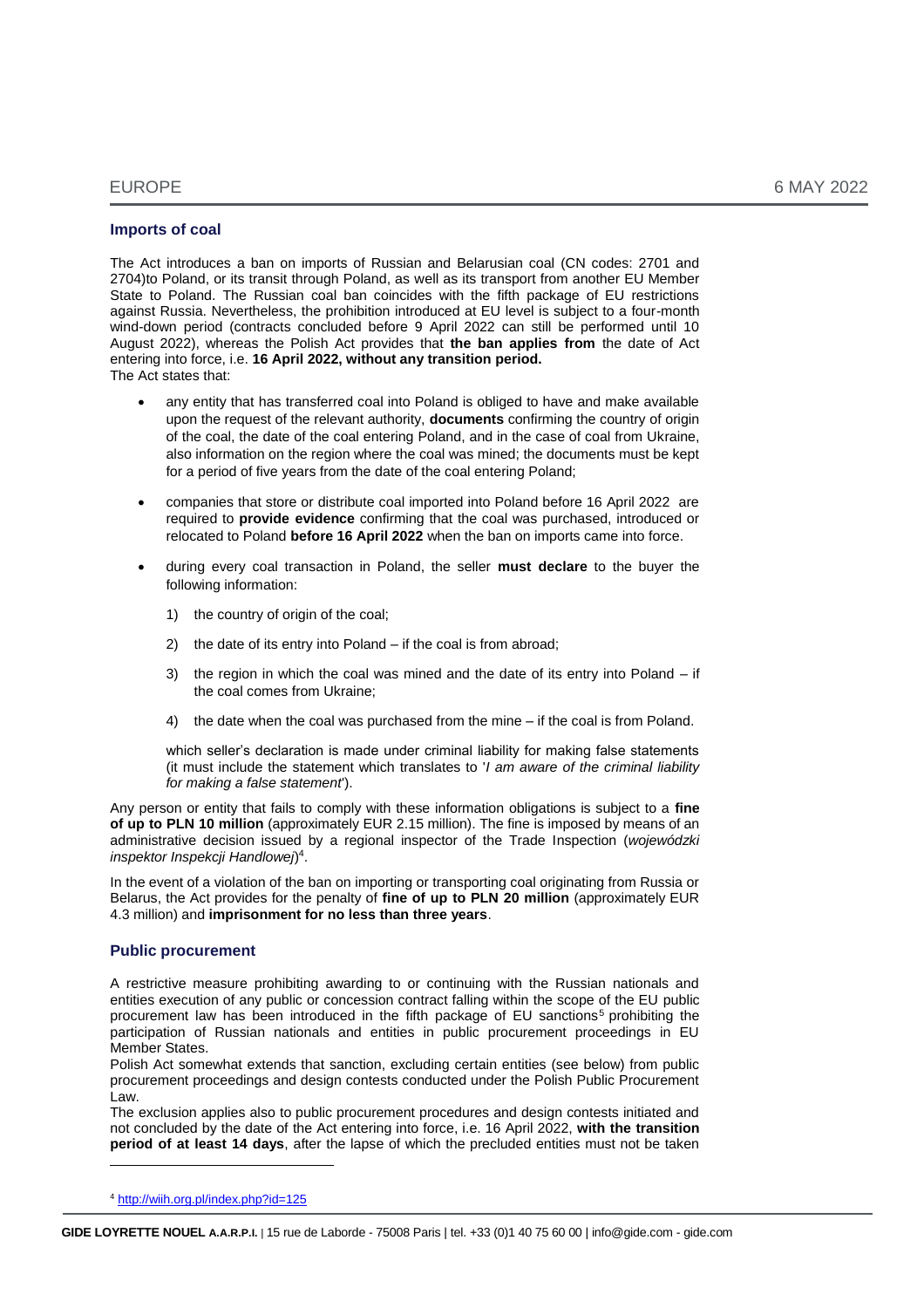into account by the contracting authority in further public procurement proceedings / design contests.

The exclusion under the Act applies, among others, to:

- contractors or participants of a design contest, **included in the lists** of sanctioned entities set out in Regulation 765/2006 and Regulation 269/2014, or entered onto the Polish list of sanctioned entities on the basis of a decision of the Polish Minister of the Interior.
- contractors and participants of a design contest whose **beneficial owner** is one of the entities included in the lists of sanctioned entities set out in Regulation 765/2006 and Regulation 269/2014, or entered onto the Polish list of sanctioned entities on the basis of a decision of the Polish Minister of the Interior.
- contractors and participants of a design contest whose dominant entity is one of the entities included in the lists of sanctioned entities set out in Regulation 765/2006 and Regulation 269/2014, or entered onto the Polish list of sanctioned entities on the basis of a decision of the Polish Minister of the Interior.

A person or entity subject to exclusion pursuant the Act who applies for or continues to participates in procurement proceedings or a design contest is subject to a fine of up to PLN 20 million (approximately EUR 4.3 million).

The fine is imposed by means of a decision issued by the Chairman of the Public Procurement Office (*Prezes Urzędu Zamówień Publicznych*) 6 .

#### **Extended list of sanctioned entities**

<sup>6</sup> <https://www.uzp.gov.pl/en/contact>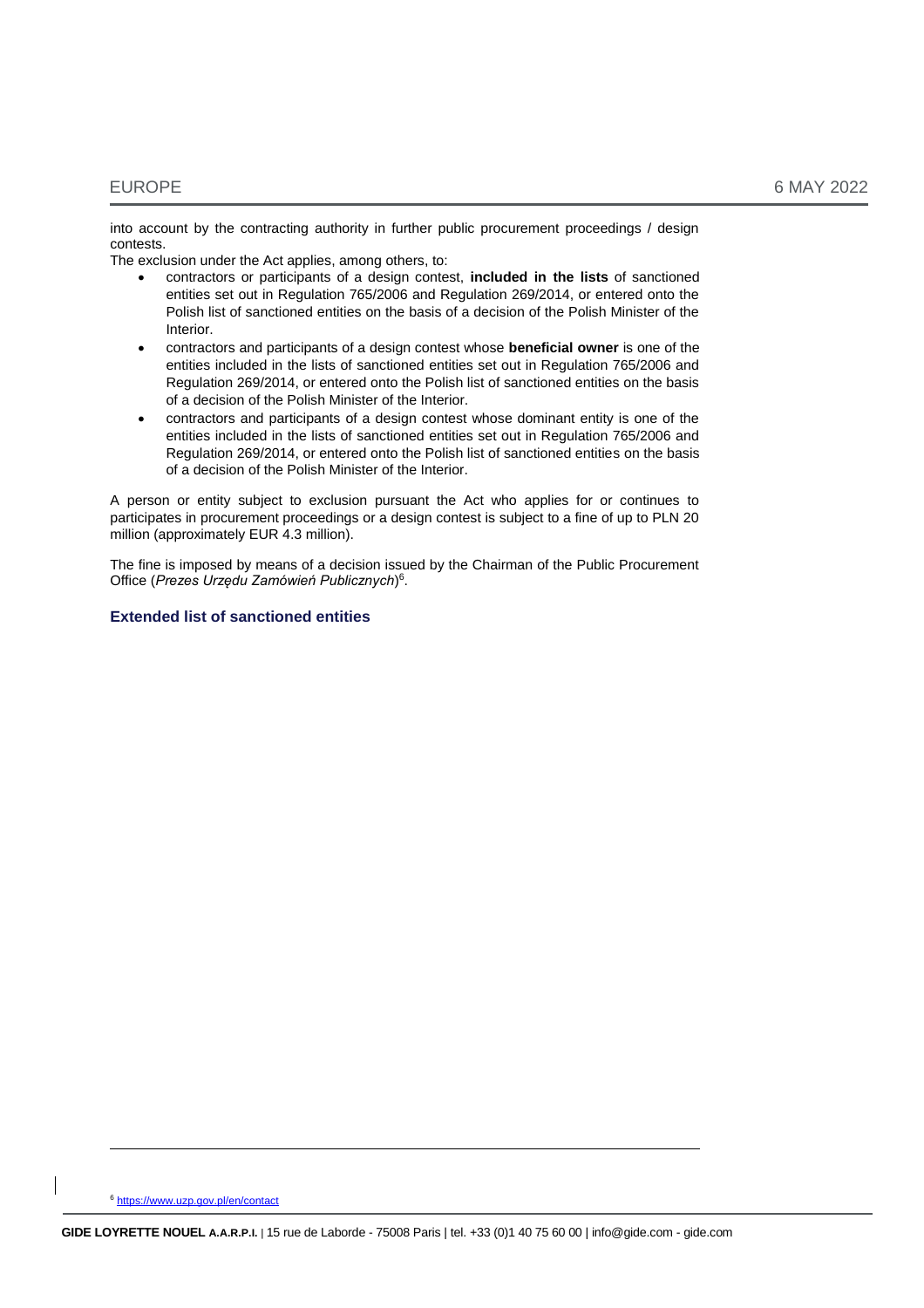The Act authorises the Polish Minister of the Interior and Administration (the "Minister") to publish a list of sanctioned entities supplementary to those set out in Regulation 765/2006 and Regulation 269/2014.

The decision on inclusion in the list upon the request of several authorities listed in the Act may be issued by the Minister in relation to:

- persons and entities with financial resources, funds and economic resources within the meaning of Regulation 765/2006 or Regulation 269/2014, directly or indirectly **supporting**:
	- 1) the **aggression** of the Russian Federation against Ukraine initiated on 24 February 2022, or
	- 2) **serious violations** of human rights or repression of civil society and democratic opposition, or whose activities constitute **another serious threat** to democracy or the rule of law in the Russian Federation or Belarus; or,
- which are **directly related** to these individuals or entities, in particular by personal, organisational, economic or financial links, or which are likely to use such funds, resources or economic resources for that purpose.

The individuals and entities included in the list published by the Minister might be in particular (as specified in the decision applying the Polish sanctions) subject to:

- 1) the **restrictive measures** set out in paragraphs 1 to 3 of Article 2 of the Regulation 765/2006, under the conditions set out in it, with the exception of Articles 1fb, 1fc and 7;
- 2) the **restrictive measures** set out in Article 2 and Article 9 of the Regulation 269/2014, under the conditions set out in it, excluding Article 8, Article 12 and Article 16;
- 3) **exclusion from a public procurement** procedure or competition conducted under the Polish Public Procurement Law;
- 4) entry on the **list of foreigner**s whose residence in Poland is **undesirable**, referred to in Article 434 of the Polish Act on Foreigners.

The Act stipulates that sanctions introduced under the Act will not apply in the scope in which they duplicate the measures specified in Regulation 765/2006 or Regulation 269/2014.

The list of sanctioned entities published by the Polish Minister of Interior and the decisions in respect of the entry on the list are available at the following government website (in the Bulletin of Public Information): <https://www.gov.pl/web/mswia/lista-osob-i-podmiotow-objetych-sankcjami>

The entries on the list and the measures adopted through the Minister's decision are **immediately enforceable** the following day after being published online as stated above.

The decisions are not subject to any administrative appeal but might be challenged with the complaint before the administrative court.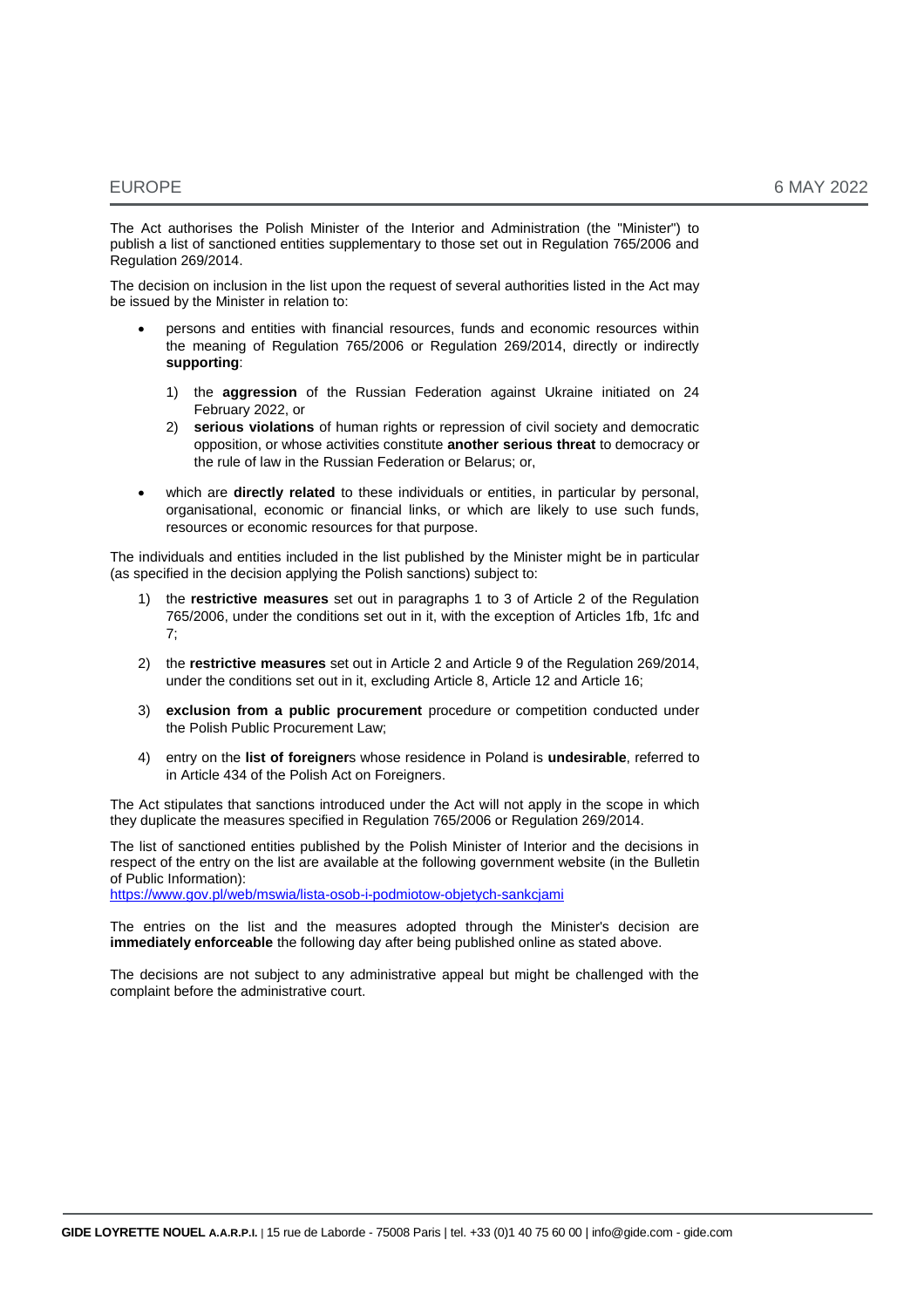The list published by the Polish Minister of the Interior contains 51 individuals and legal entities of Russian and Belarusian origin.

According to the individual decisions issued by the Polish Minister of the Interior, the Polish list includes essentially individuals linked to Vladimir Putin or Alexander Lukashenko, among others:

- Oleg Deripaska Russian oligarch, the owner of the corporation manufacturing BTR-80 armoured personnel carriers used during the armed aggression in Ukraine, who is the beneficial owner of companies operating, among other things, in the Polish construction sector;
- Mikhail Fridman Russian oligarch, founder of ALFA Bank Russia's largest private bank, the fifth largest bank in the Russian Federation;
- Michail Gucerjew a Russian businessman strictly connected to Alexander Lukashenko, involved among other things in the energy, potassium and hospitality sectors in Belarus.
- Sait Salam Gucerjew Michail Gucerjew's brother, who was made the beneficial owner of the entities controlled by his brother as a result of the latter being subject to sanctions imposed by the European Union and the United Kingdom.

as well as individuals and entities whose business activities potentially bring, directly or indirectly, significant financial benefits to the Russian government or who otherwise support Russia's military activities in Ukraine, including by manufacturing military supplies. The entities sanctioned under Polish Act are, among others:

- PAO Gazprom the owner of a 48% stake in the Polish company "EUROPOL GAZ" S.A., owner of the Polish part of the Yamal-Europe transit gas pipeline;
- Go Sport Polska sp. z o.o. owner of a chain of sport equipment shops, previously French-owned company, bought by Singapore-based SPORTMASTER OPERATIONS PTE LTD whose real beneficiaries are persons of Russian origin, sanctioned by Ukraine in 2021;
- Kamaz the largest Russian truck manufacturer and one of the 20 largest producers of heavy-duty trucks in the world. A supplier of trucks for the Armed Forces of the Russian Federation.
- Kaspersky (Kaspersky Lab) and its Polish subsidiaries one of the world's largest anti-virus software providers. Kaspersky Lab software is banned from US federal systems. Cyber security warnings against the threat posed by Kaspersky Lab software have been issued by cyber security authorities in the US, the European Union, the UK, Germany, Italy, the Netherlands and Lithuania.

Other entities included in the Polish sanctions list are OAO Novatek and its Polish subsidiary Novatek Green Energy Sp. z o.o.. The former is ranked fourth on the list of the largest Russian companies and second largest natural gas producer in Russia. Its Polish subsidiary used to conduct licensed activity of supplying gas fuels to customers located in Poland.

As a result of its funds and economic resources being frozen, as well as imposing a prohibition on making the funds or economic resources available to it, Novatek Green Energy Sp. z o.o. had to cease the supply of natural gas to several municipalities in Poland, as of the date of publication of the list of sanctioned entities i.e. 27 April 2022.

In order to restore the gas supply to Novatek's customers, on 29 April 2022, the Polish Prime Minister issued an order under the Crisis Management Act, obliging PGNiG (Polish Gas and Oil Company - the state-controlled natural gas producer and supplier) to take over the necessary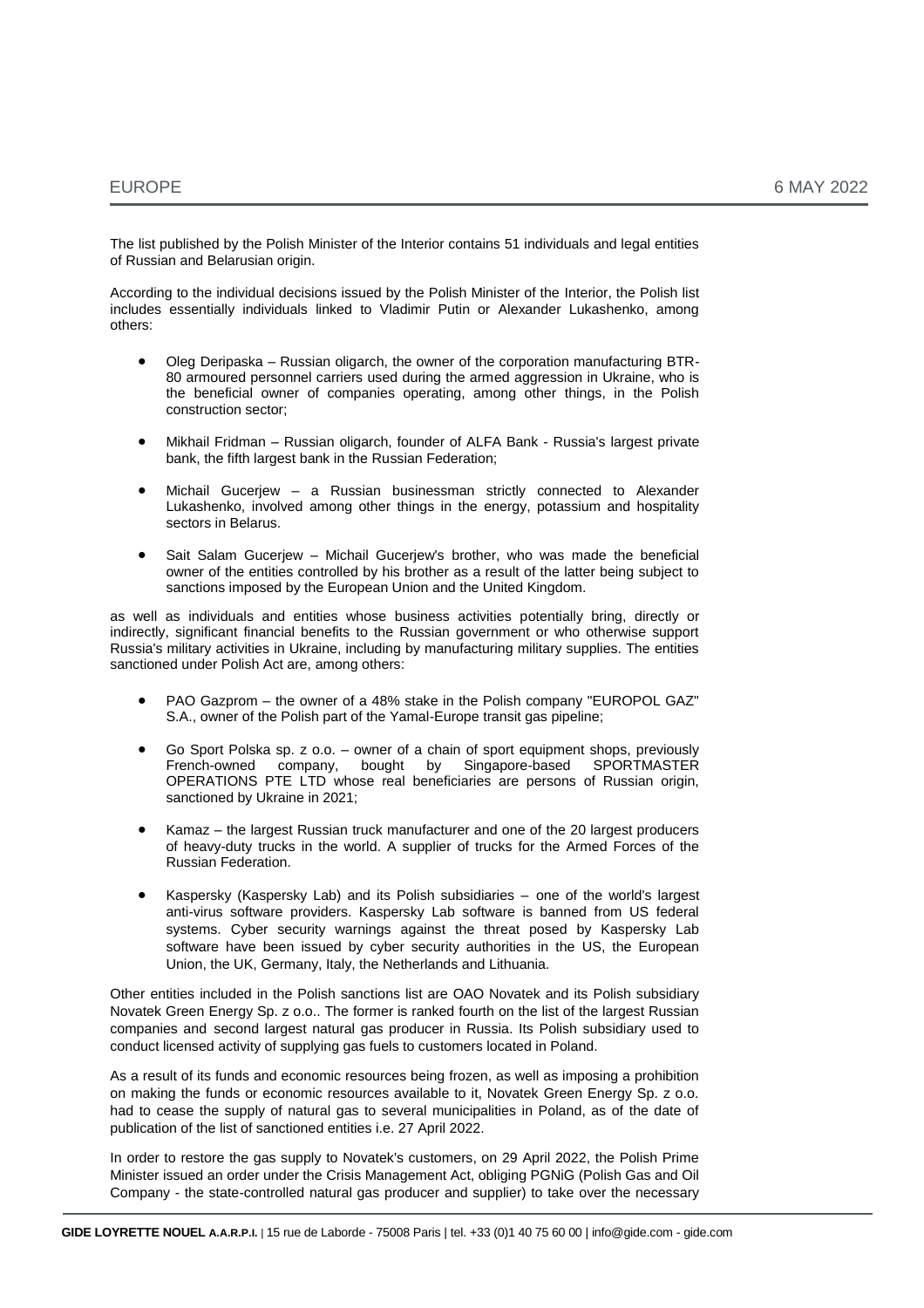infrastructure (including 85 km of gas network) as well as documentation from Novatek Green Poland Sp. z o.o., to provide gas supply to Novatek's former customers.

According to media reports, Novatek Green Poland Sp. z o.o., as well as 36 other entities included on the polish sanctions list have applied to relevant Polish authorities for the release of frozen funds and/or economic resources, or seeks approval to sell the Russian-owned shares.

#### **PUNITIVE MEASURES**

The Act provides for a series of punitive measures against businesses and individuals who fail to abide by restrictive measures introduced by the Act and the EU Regulations.

#### *Breach of the Polish sanctions*

First of all, in addition to already mentioned penalties for a violation of the ban on coal imports and exclusion from public procurement proceedings, **a fine of up to PLN 20 million** (approximately EUR 4.3 million), may be imposed on any person or entity that, in relation to an entity included in the list published by the Minister, fails to:

- **freeze** financial assets, funds and other commercial resources, as prescribed by Article 2 clause 1 or 2 of Regulation 765/2006 and Article 2 of Regulation 269/2014;
- fulfil their obligation to **immediately transfer information** under Article 4 clause 2 or Article 5 of Regulation 765/2006 or under Article 7 clause 1 or Article 8 of Regulation 269/2014;
- comply with the **prohibition on knowingly and intentionally participating** in activities aimed at circumventing the application of the restrictive measures specified in Article 2 clause 1 or 2 of Regulation 765/2006 or Article 2 of Regulation 269/2014;
- comply with the **exclusion from** public procurement proceedings and design contests under **public procurement** law by competing in or submitting a request for participation in the proceedings or design contests.

The fine is imposed by means of a decision issued by the Head of the National Fiscal Administration (*Szef Krajowej Administracji Skarbowej*) 7 .

#### *Breach of the EU sanctions*

In addition to the fines, the Act provides for a **penalty of imprisonment of not less than three years** for:

 **individuals** who are in breach of **restrictive measures** under Regulation 765/2006, Regulation 833/2014 and Regulation 2022/263, $8$  (as well as the ban on Russian and

<sup>7</sup> <https://www.gov.pl/web/national-revenue-administration/about-us>

<sup>8</sup> Council Regulation (EU) No 2022/263 of 23 February 2022 on restrictive measures in response to the recognition of the non-government-controlled areas of Ukraine's Donetsk and Luhansk regions and ordering the deployment of Russian military forces in those areas